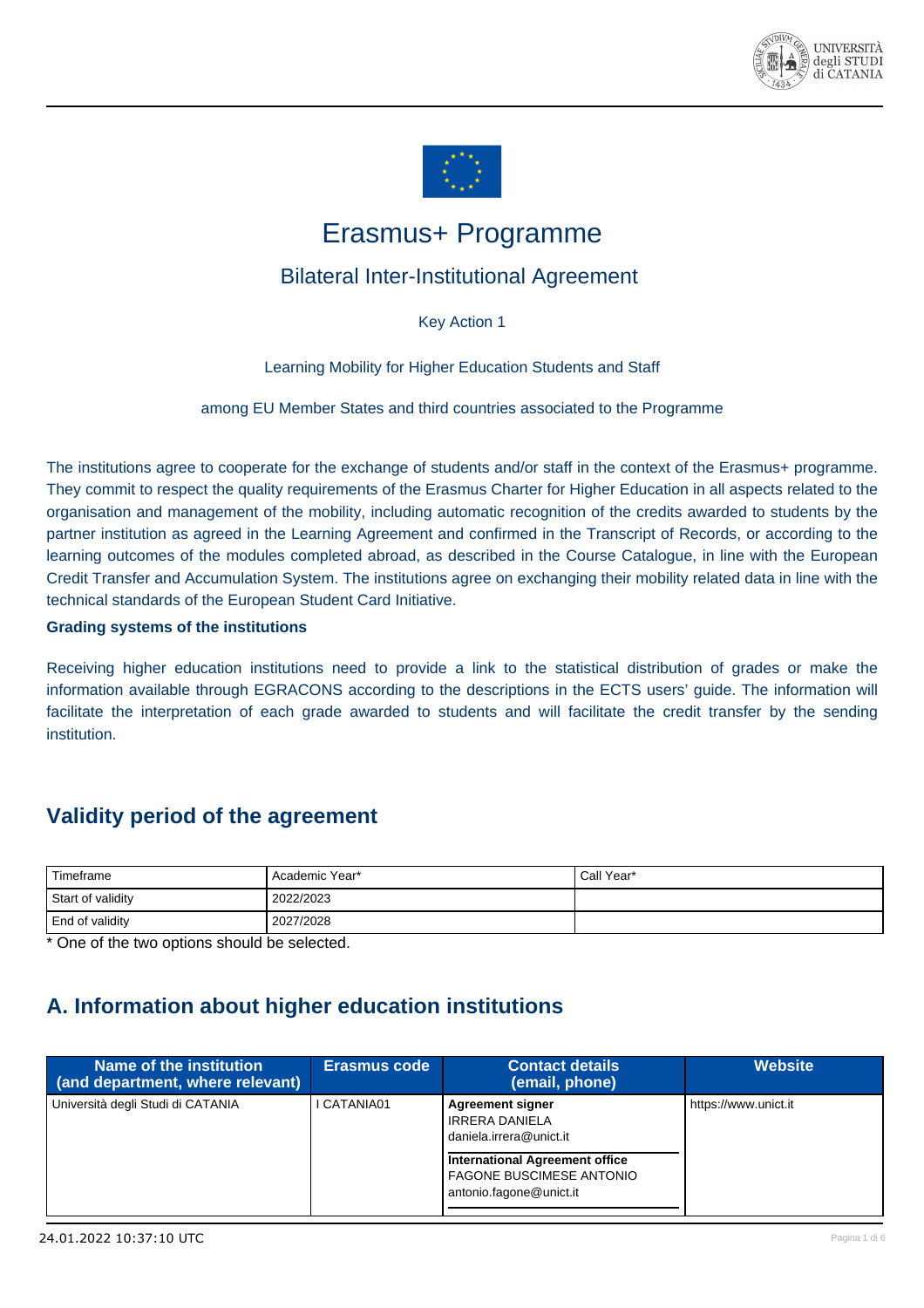

|                            |            | <b>International Agreement office</b><br>URSINO CRISTINA<br>c.ursino@unict.it                                                                                                                                                                                                                                                                                                      |                             |
|----------------------------|------------|------------------------------------------------------------------------------------------------------------------------------------------------------------------------------------------------------------------------------------------------------------------------------------------------------------------------------------------------------------------------------------|-----------------------------|
|                            |            | Departmental coordinator<br><b>FIANNACCA PATRIZIA</b><br>patrizia.fiannacca@unict.it                                                                                                                                                                                                                                                                                               |                             |
|                            |            | Departmental coordinator<br>PAPPALARDO ANNA MARIA<br>anna.pappalardo@unict.it                                                                                                                                                                                                                                                                                                      |                             |
|                            |            | Other office<br><b>FIANNACCA PATRIZIA</b><br>patrizia.fiannacca@unict.it                                                                                                                                                                                                                                                                                                           |                             |
| UNIVERZITA KARLOVA V PRAZE | CZ PRAHA07 | Departmental coordinator<br><b>Karel Martinek</b><br>karel.martinek@natur.cuni.cz<br><b>International Mobility office</b><br>Dominik Obruca<br>erasmus@ruk.cuni.cz<br><b>International Mobility office</b><br>Pavel Knap<br>pavel.knap@ruk.cuni.cz<br><b>Other office</b><br>Jiri ZaK<br>jiri.zak@natur.cuni.cz<br><b>Agreement signer</b><br>Ester Brožová<br>Erasmus@ruk.cuni.cz | https://cuni.cz/UKEN-1.html |

# **B. Mobility numbers per academic year**

### **Study**

| <b>FROM</b><br>Erasmus code<br>of the sending<br>the sending<br><i>institution]</i> | TO<br><b>Erasmus code</b><br>of the receiving<br>institution | Subject area<br><b>[ISCED]</b> | <b>Subject area</b><br>name | <b>Study cycle</b><br>[1st, 2nd or 3rd] | Number of<br><b>students</b><br>[total]<br>  number of<br>  students | Number of<br>student<br>mobility<br>periods<br>total<br>number of<br>monthsl |
|-------------------------------------------------------------------------------------|--------------------------------------------------------------|--------------------------------|-----------------------------|-----------------------------------------|----------------------------------------------------------------------|------------------------------------------------------------------------------|
| I CATANIA01                                                                         | CZ PRAHA07                                                   | 0532                           | Earth sciences              | 1st, 2nd, 3rd                           |                                                                      | 18                                                                           |
| <b>CZ PRAHA07</b>                                                                   | <b>CATANIA01</b>                                             | 0532                           | Earth sciences              | 1st, 2nd, 3rd                           |                                                                      | 18                                                                           |

## **Teaching**

| <b>FROM</b><br>rasmus code<br>`of<br>the sending<br>institution]' | TO<br>Erasmus code<br>of the receiving | <b>IISCED1</b> | Subject area code Subject area name | <b>Staff Mobility</b><br>for Teaching<br>professors] | <b>Periods for<br/>Teaching</b><br><b>Itotal number of Itotal number of</b><br>  days.of<br> teaching<br>periods |
|-------------------------------------------------------------------|----------------------------------------|----------------|-------------------------------------|------------------------------------------------------|------------------------------------------------------------------------------------------------------------------|
| I CATANIA01                                                       | CZ PRAHA07                             | 0532           | Earth sciences                      |                                                      | 14                                                                                                               |
| CZ PRAHA07                                                        | CATANIA01                              | 0532           | Earth sciences                      |                                                      | -14                                                                                                              |

# **C. Recommended language skills**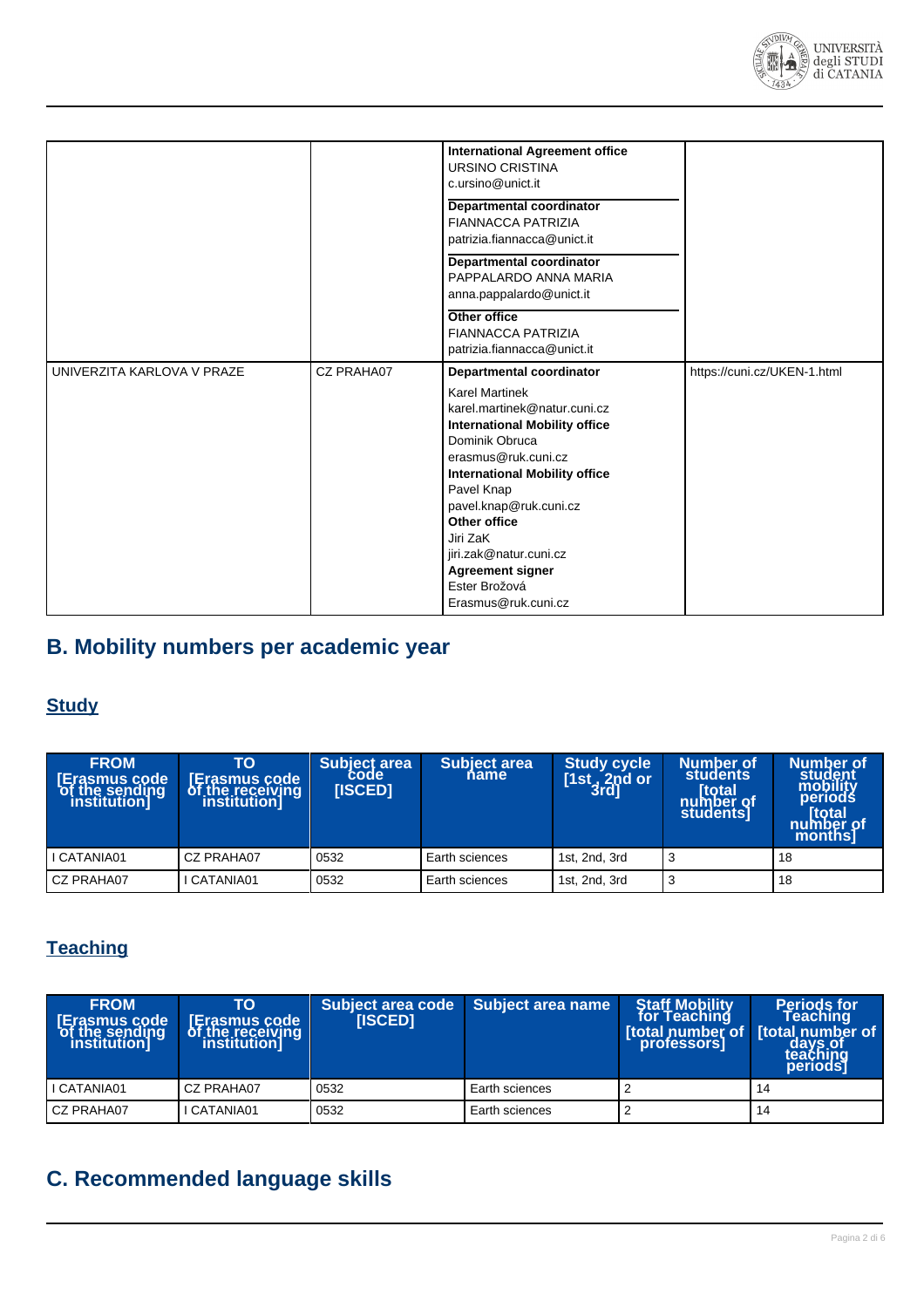

The sending institution, following agreement with the receiving institution, is responsible for providing support to its nominated candidates so that they can have the recommended language skills at the start of the study or teaching period:

### **Students**

| <b>Institution</b><br>[Erasmus code] | Language required | <b>Recommended language</b> |
|--------------------------------------|-------------------|-----------------------------|
| I CATANIA01                          | Italian           | A2 - Elementary             |
| I CATANIA01                          | English           | B1 - Intermediate           |
| CZ PRAHA07                           | Czech             | B2 - Upper Intermediate     |
| CZ PRAHA07                           | English           | B2 - Upper Intermediate     |

### **Staff**

| <b>Institution</b><br>[Erasmus code] | Language required | <b>Recommended language<br/>level</b> |
|--------------------------------------|-------------------|---------------------------------------|
| I CATANIA01                          | Italian           | A2 - Elementary                       |
| I CATANIA01                          | English           | B2 - Upper Intermediate               |
| CZ PRAHA07                           | Czech             | B2 - Upper Intermediate               |
| CZ PRAHA07                           | English           | B2 - Upper Intermediate               |

### **D. Calendar**

#### **Nominations of incoming students must reach the institution by:**

| <b>Institution</b><br>[Erasmus code] | <b>Autumn term</b><br>[month] | <b>Spring term</b><br>[month] |
|--------------------------------------|-------------------------------|-------------------------------|
| I CATANIA01                          | 01/06                         | 01/11                         |
| <b>CZ PRAHA07</b>                    | June 15th                     | October 31st                  |

#### **Applications from incoming students must reach the institution by:**

| <b>Institution</b><br>[Erasmus code] | <b>Autumn term</b><br>[month] | <b>Spring term</b><br>[month] |
|--------------------------------------|-------------------------------|-------------------------------|
| I CATANIA01                          | 30/06                         | 30/11                         |
| <b>CZ PRAHA07</b>                    | June 15th                     | October 31st                  |

#### **Application proccedure for incoming students**

| Receiving institution<br>[Erasmus code] | Contact details (email,<br>phone)                                        | Website for information |
|-----------------------------------------|--------------------------------------------------------------------------|-------------------------|
| I CATANIA01                             | Sebastiano Finocchiaro<br>Email: sfino@unict.it<br>Phone: +39095/7307049 |                         |
| CZ PRAHA07                              |                                                                          |                         |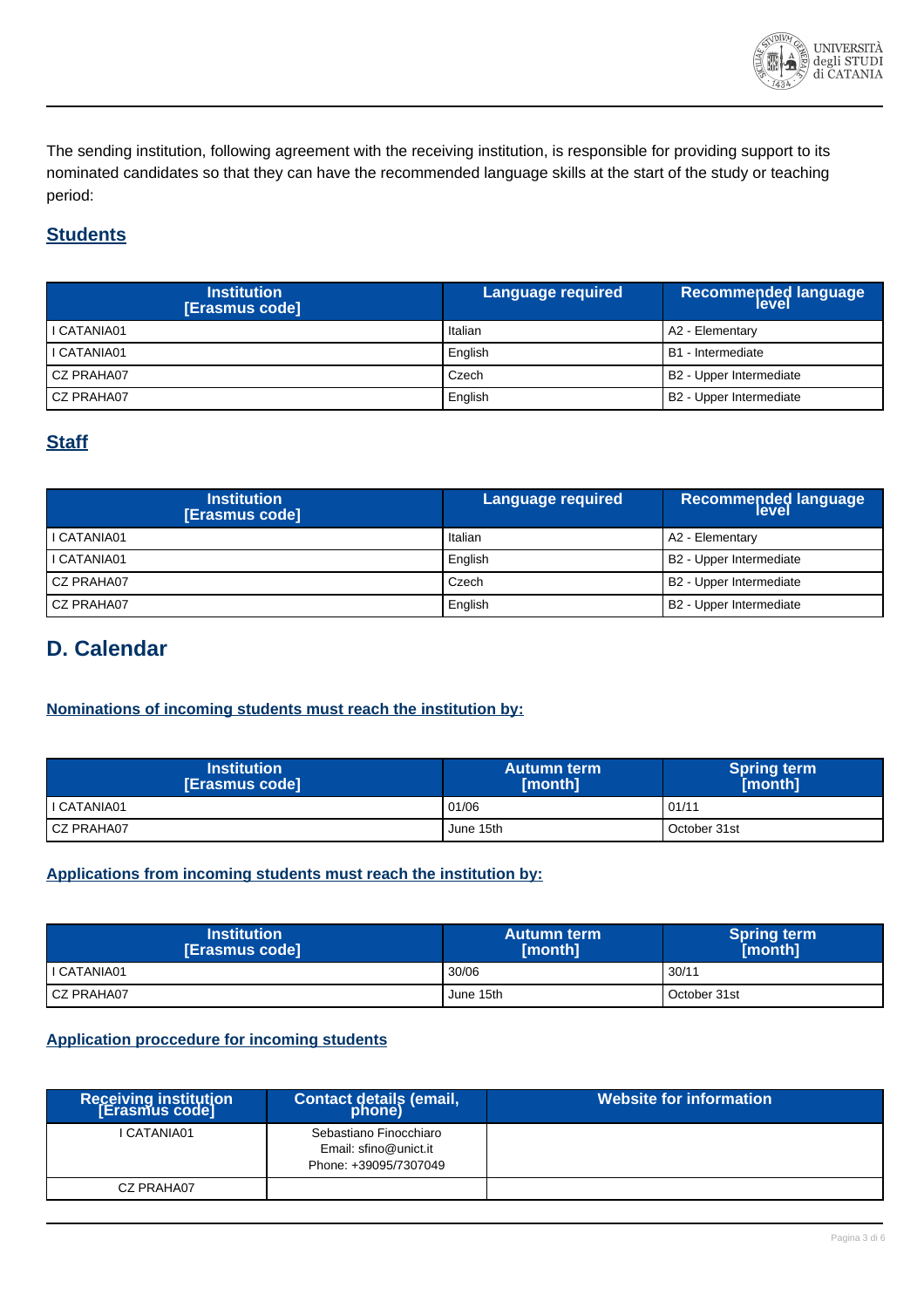

## **E. Additional requirements**

| Receiving<br>institution<br><b>Erasmus code</b> | <b>Requirement</b> | <b>Details</b> | Website for information (if applicable) |
|-------------------------------------------------|--------------------|----------------|-----------------------------------------|
| I CATANIA01                                     |                    |                |                                         |
| CZ PRAHA07                                      |                    |                |                                         |

The receiving institution will send its decision within [5] weeks, and no later than 5 weeks.

### **Inclusion and accessibility**

The institution will provide support to incoming mobile participants with fewer opportunities, according to the requirements of the Erasmus Charter for Higher Education.

Information and assistance can be provided by the following contact points and information sources:

| <b>Receiving</b><br>institution<br>[Erasmus code] | Available<br>infrastructure<br>adjusted for<br>people with:            | Description of<br>infrastructure<br>(optional) | Contact details (email, phone)                              | <b>Website for information</b> |
|---------------------------------------------------|------------------------------------------------------------------------|------------------------------------------------|-------------------------------------------------------------|--------------------------------|
| I CATANIA01                                       | - Reduced mobility<br>- Hearing<br>impairments<br>- Visual impairments | Disability Advisory<br>Centre (Cinap)          | Phone: +390957307185/188<br>191<br>Email: cs.cinap@unict.it | http://www.cinap.unict.it/     |

### **1.Housing**

The institution will provide support to incoming mobile participants with fewer opportunities, according to the requirements of the Erasmus Charter for Higher Education.

Information and assistance can be provided by the following contact points and information sources:

| Institution [Erasmus code] | <b>Contact details (email, phone)</b>                                    | Website for information                                                 |
|----------------------------|--------------------------------------------------------------------------|-------------------------------------------------------------------------|
| CATANIA01                  | Sebastiano Finocchiaro<br>Email: sfino@unict.it<br>Phone: +39095/7307049 | https://www.unict.it/it/internazionale/services-and-facilities          |
| CZ PRAHA07                 |                                                                          | erasmus@ruk.cuni.cz +420 224 491 710<br>http://www.cuni.cz/UK-2073.html |

### **2.Visa**

The sending and receiving institutions will provide assistance, when required, in securing visas for incoming and outgoing mobile participants, according to the requirements of the Erasmus Charter for Higher Education.

Information and assistance can be provided by the following contact points and information sources: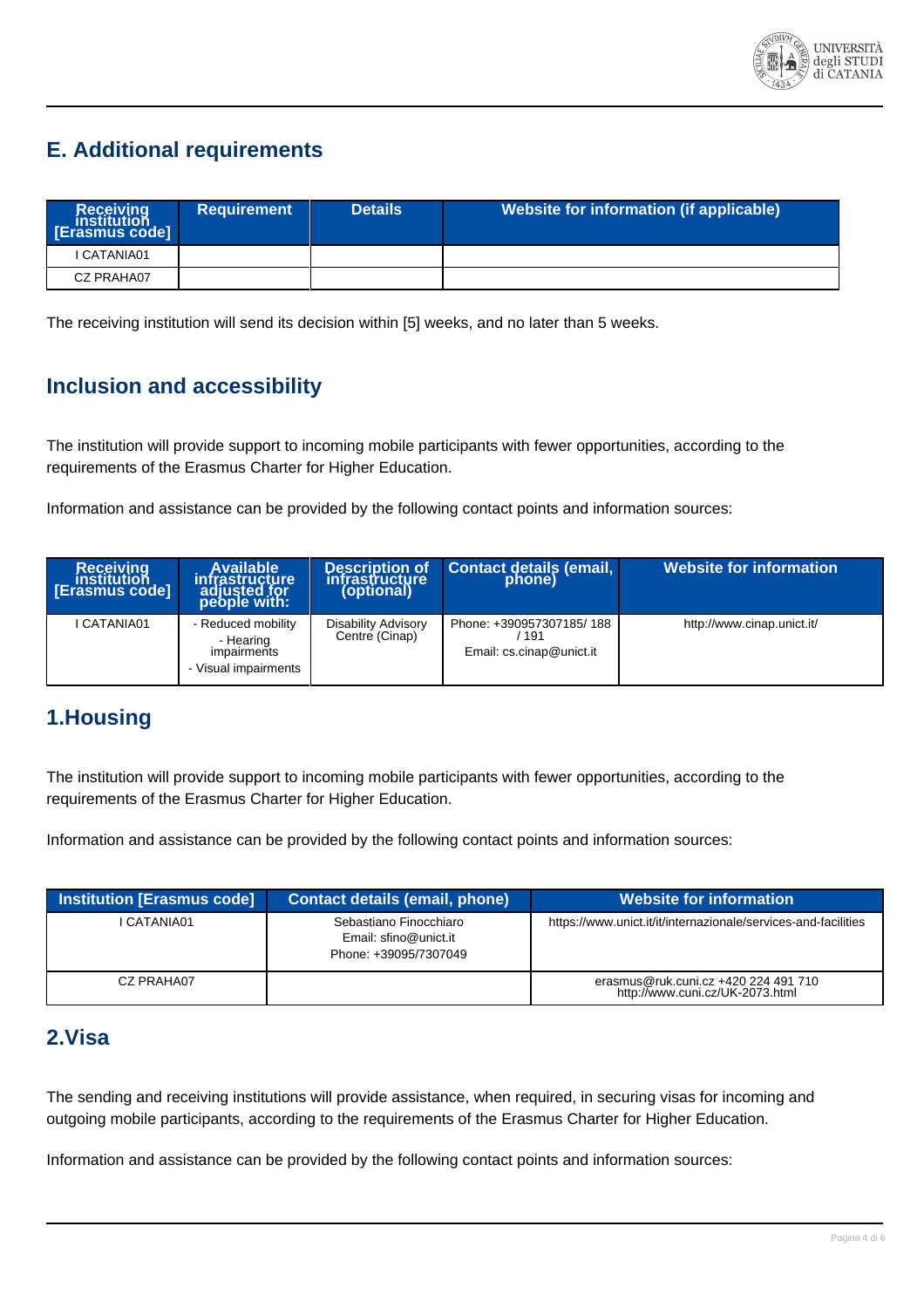

| <b>Institution [Erasmus code]</b> | <b>Contact details (email, phone)</b>                                    | <b>Website for information</b>                                                            |
|-----------------------------------|--------------------------------------------------------------------------|-------------------------------------------------------------------------------------------|
| I CATANIA01                       | Sebastiano Finocchiaro<br>Email: sfino@unict.it<br>Phone: +39095/7307049 | https://www.unict.it/internazionale/non-ue-student<br>s-support-service-cultural-mediator |
| CZ PRAHA07                        |                                                                          | erasmus@ruk.cuni.cz +420 224 491 710<br>http://www.cuni.cz/UK-2045.html                   |

### **3.Insurance**

The sending and receiving institutions will provide assistance in obtaining insurance for incoming and outgoing mobile participants, according to the requirements of the Erasmus Charter for Higher Education.

The receiving institution will inform mobile participants of cases in which insurance cover is not automatically provided. Information and assistance can be provided by the following contact points and information sources:

| Institution [Erasmus code] | <b>Contact details (email, phone)</b>                                    | <b>Website for information</b>                                          |
|----------------------------|--------------------------------------------------------------------------|-------------------------------------------------------------------------|
| CATANIA01                  | Sebastiano Finocchiaro<br>Email: sfino@unict.it<br>Phone: +39095/7307049 | https://www.unict.it/it/internazionale/services-and-facilities          |
| CZ PRAHA07                 |                                                                          | erasmus@ruk.cuni.cz +420 224 491 710<br>http://www.cuni.cz/UK-2045.html |

### **4.Additional information**

| Receiving institution<br>[Erasmus code] | Information on recognition<br>process / | Contact details (email,<br>phone)                                                                                                                                                                                                                                                                          | <b>Website for information</b>                                                         |
|-----------------------------------------|-----------------------------------------|------------------------------------------------------------------------------------------------------------------------------------------------------------------------------------------------------------------------------------------------------------------------------------------------------------|----------------------------------------------------------------------------------------|
|                                         | other useful information:               |                                                                                                                                                                                                                                                                                                            |                                                                                        |
| I CATANIA01                             |                                         | Sebastiano Finocchiaro<br>Email: sfino@unict.it<br>Phone: +39095/7307049<br><b>International Agreement</b><br>office <sup>-</sup><br><b>FAGONE BUSCIMESE</b><br><b>ANTONIO</b><br>antonio.fagone@unict.it<br><b>International Agreement</b><br>office <sup>-</sup><br>URSINO CRISTINA<br>c.ursino@unict.it | https://www.unict.it/sites/default/<br>files/files/ECTS%20GRADE%20SYSTEM(1<br>$)$ .pdf |
| CZ PRAHA07                              |                                         |                                                                                                                                                                                                                                                                                                            | https://cuni.cz/UKEN-361.html                                                          |

A Transcript of Records will be issued by the receiving institution no later than [xx] weeks after the assessment period has finished at the receiving HEI. [It should normally not exceed five weeks according to the Erasmus Charter for Higher Education guidelines]

#### **Any other information regarding the terms of the agreement (optional)**

#### **Termination of the agreement**

[It is up to the involved institutions to agree on the procedure for modifying or terminating the inter-institutional agreement. However, in the event of unilateral termination, a notice of at least one academic year should be given. This means that a unilateral decision to discontinue the exchanges notified to the other party by 1 September 20XX will only